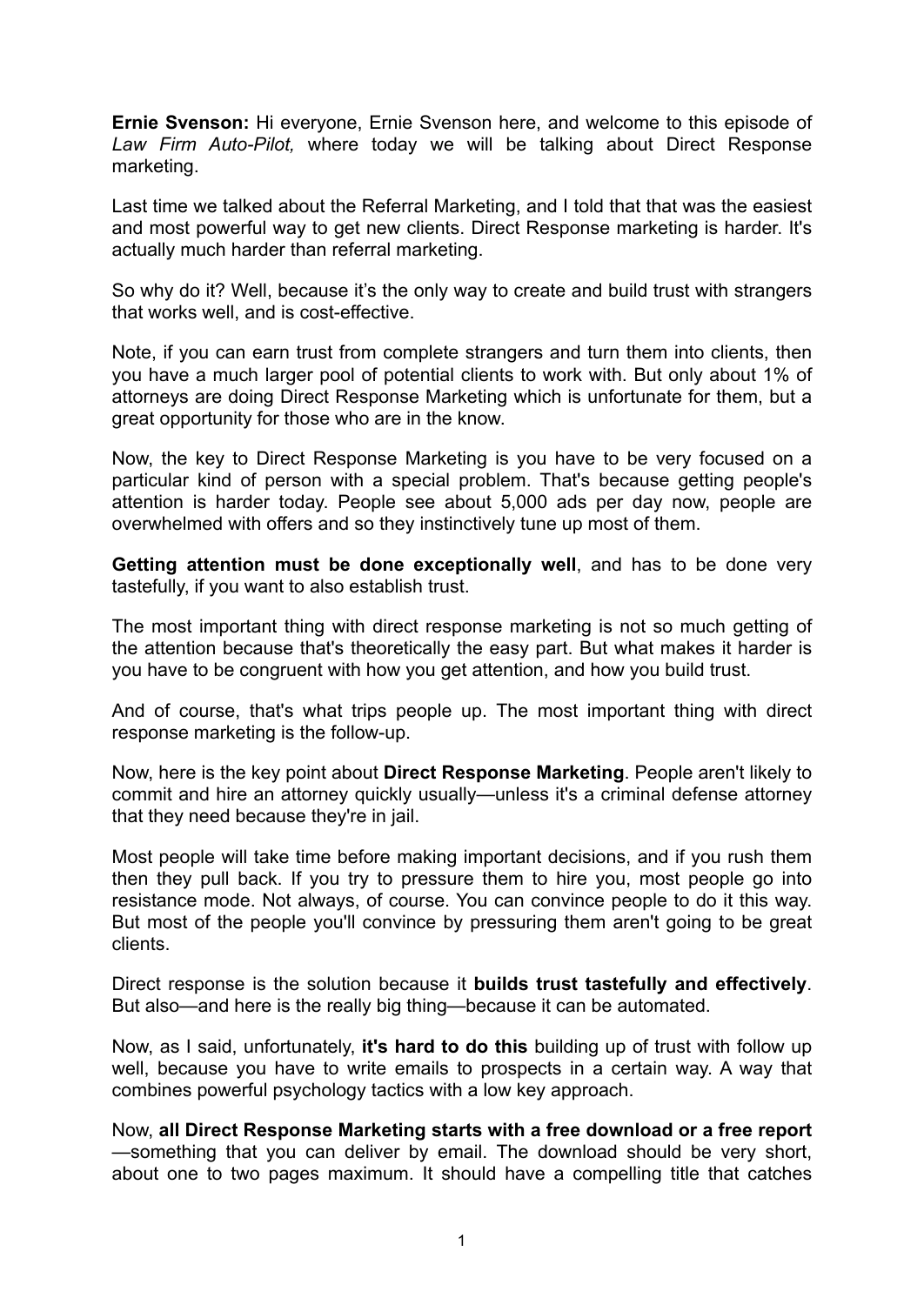people's attention so that you can refer to this title and say, "This is what this report is about." It should speak to an immediate concern or need.

For example, if somebody comes to your website and they're looking-- Let's say your website is Legionnaires' disease website because you do Legionnaires' disease.

The report might say, "Five key things to know before hiring a Legionnaires' disease lawyer." Most people are going to say, "Huh, I wonder what those five key things to know are." You are a Legionnaires' disease lawyer, I want to see what you say that they are, and before I hire another Legionnaires' disease lawyers, I certainly want to see what you say. I'll be looking to other people, but I want to see what you say.

They're going to want to know what your report says. Even if the other three or four Legionnaires' disease lawyers also have reports, they're probably going to download all of them. And they'll certainly download yours.

Now, the reality is as I said, it's only 1% of lawyers who are doing this. You're not competing with anybody when you use Direct Response methods. You create a compelling headline, call it something like, "The five key questions you should know," and then offer that as a download to them.

When they come to the website what's going on they'll see your report. They'll be curious enough to give you their email address in exchange for their report. And then your automated email sequence is triggered.

They get the free report delivered immediately and then your system will send out one email per day for about four, five days offering additional information or helping them understand the perspective that you offered in the report.

And this is done in a way that is helpful. It's done in a low key way. And it should be done **using proven psychological tactics that help build trust**.

Now, Let's reflect on why this is hard to do.

It's hard to do because it **requires you to focus on one small segment**. The smaller, the better. Because if you would say my report tells you "The Five Key Things to Know Before Hiring a Lawyer," somebody who has a Legionnaires' disease problem… they're not worried about the five things necessary to hire a lawyer. They're thinking about their specific problems.

You have to have a free report for each specific kind of problem they might have. And this is why it's probably best to focus on one area of law. But you can have multiple free reports. But you should take one that is in the area of law that you most want to develop and the area where you want to get more good clients.

That's how you do it. You get them to download this free report. You have to create very compelling lead magnet, that's the reason why it's hard to do,

It's **also hard because you have to get a designer to make the lead magnet look nice**. Which actually isn't that hard, but most people think it is hard.